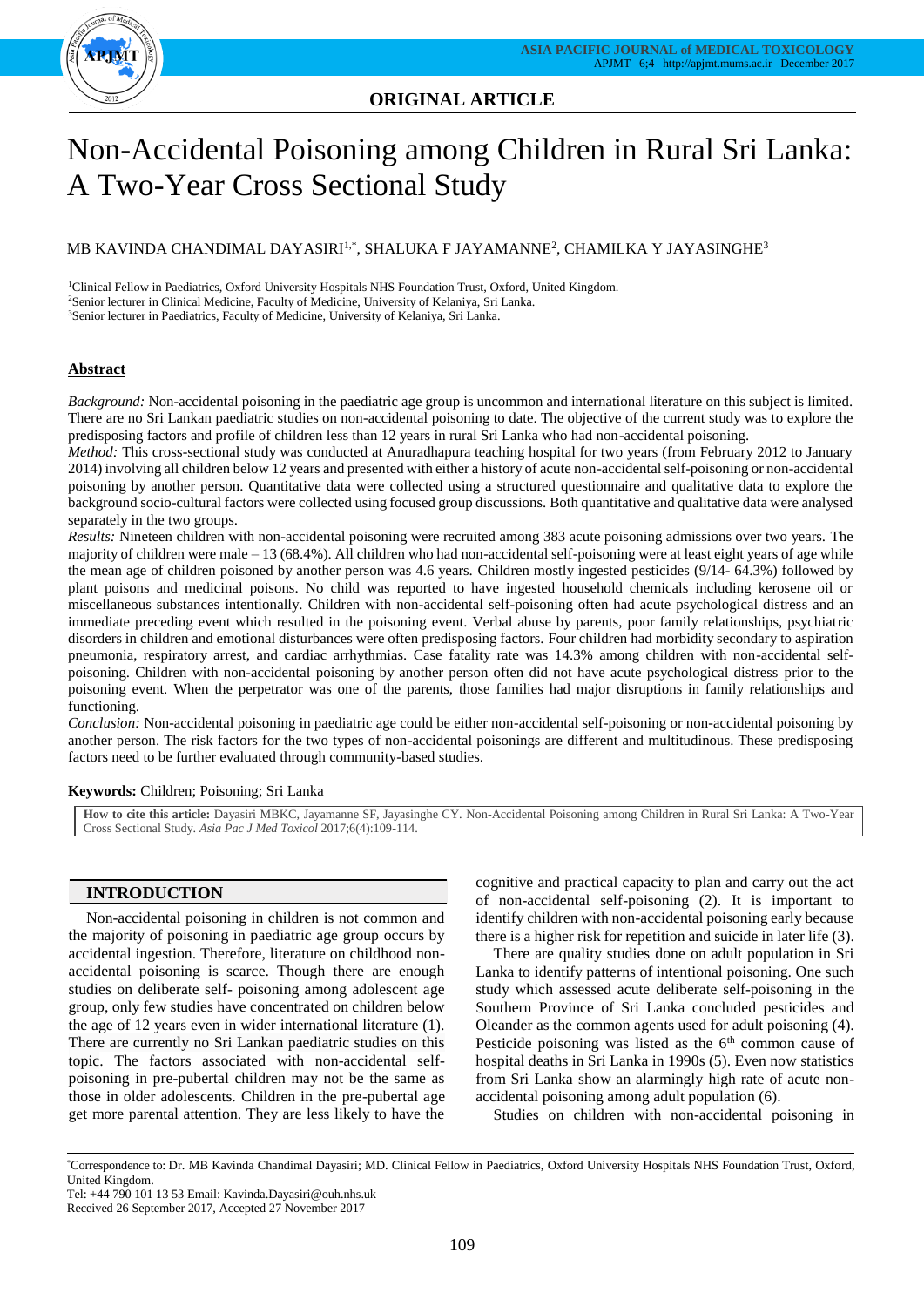international literature are limited. An Indian study (1991) on poisoning among children below 12 years reported the incidence of suicidal poisoning as 0.4% of all cases of poisoning (7). The majority of non-accidental poisoning in western world occurred in association with FII (fabricated or induced illness) by care takers in 1990's and carried a high mortality. Diagnosis was often delayed with severe consequences taken by the child victim (8). Recent European study reported a higher percentage of children ingesting medicinal poisons during suicidal attempts (9).

There is evidence to suggest that both psychological characteristics and stressful life events are contributory factors in non-accidental poisoning among children and adolescents (1). In one study (Madge et al.), increased severity of self-harm history was associated with greater depression, anxiety, impulsivity and low self-esteem among children and adolescents (10). Female gender, higher impulsivity, experiencing the suicide or self-harm of others, physical or sexual abuse and worries about sexual orientation were also associated with deliberate self-harm. However, there exist clear knowledge gaps with regard to contributory psychological factors of non-accidental poisoning among children. As non-accidental poisoning is commoner among adults in North Central Province of Sri Lanka compared to other provinces in Sri Lanka, negative family experiences/ parental influences may be contributory to a child's thought of committing non-accidental poisoning. Identification of these parameters is not easy and need both quantitative and qualitative assessments of such children and their parents. In this paper, the authors have explored the predisposing factors and profiles of children from rural Sri Lanka who experienced non-accidental poisoning.

### **METHODS**

### Study setting

This cross-sectional study was based in North Central Province (NCP) of Sri Lanka which accommodates a predominantly rural population. The study was conducted at Anuradhapura teaching hospital over a two-year period from February 2012 to January 2014 involving all children who were below 12 years and presented with a history of nonaccidental poisoning.

### **Participants**

The children who deliberately self- ingested the poison as well as those who were given the poison forcefully by another person were included in the study. The two groups were recruited separately to the study given the likely variability in predisposing factors in each group of children. Children with acute accidental poisoning and food poisoning, snake envenomation, allergic reactions and adverse drug reactions which can be considered in the purview of toxicology were excluded from the study. Children with doubtful poisoning where there was no clear etiology were also excluded from the study.

#### Study design and instruments

Study design was both quantitative and qualitative. Quantitative data were collected using an interviewer administered, structured questionnaire. The questionnaire was not piloted given the limited sample size. Instead, the

questionnaire was subjected to expert peer review to ensure clarity and validity.

In order to perform an in-depth analysis of predisposing risk factors of non-accidental poisoning, a qualitative study was conducted recruiting all children with non-accidental poisoning and their parents at Anuradhapura teaching hospital. Data collection was done prospectively over two years via focused group discussions (FGD). Nineteen parents and thirteen children participated in the qualitative study. A theme guide was used to direct FGD and the responses from care givers and children were recorded as field notes. Children and their parents were interviewed together and separately and allowed to narrate their stories and points of view until a thematic saturation was achieved. The information assimilated though FGDs were used to build up the case series.

Quantitative study collected information regarding age, sex, family environment, school environment, stresses and nature of poisoning. "Acute stress factors" which was one variable in quantitative study was defined for the study based on definitions used in similar international studies (11). The researchers understood that stress is present when at least one of the following caused parental concern; serious illness or bereavement within family or among close relations, mother pregnant, economic strains, lack of support from extended family, harmful alcohol use related problems, marital conflicts, single parent or one parent away from home, recently moved house, anxiety or depression in a parent, a working mother and another child less than one year. Parent's own and subjective revelation of stress secondary to any other factor was also considered given the researcher has understood the fact in focused group discussions. Depending on the source, stress factors were again grouped as family stress (death of a parent, mental illness in a parent, financial problems, conflicts among parents, parental alcoholism, divorce and separation), parent stress (punitive parent, conflict with parents), school stress (examination failures, poor academic achievement, change of school, general adjustment problems at school), peer stress (bullying by classmates, being ignored by friends, conflicts with class mates) and teacher stress (punishment, adverse comments, being ignored) and each child was evaluated for presence or absence of aforementioned risk factors.

DSM- IV (diagnostic and statistical manual of mental disorders) diagnostic classification was used to identify clinical features of mental disorders in children with deliberate poisoning.

### Data collection

Data were collected from the caregivers of children who met inclusion criteria. Both parents were interviewed in most encounters and other caregivers were interviewed only when parents were not available to participate in the study. Only children who were healthy enough to participate in focused group discussions were recruited to the study (13/19 children). All data collections from caregivers and children were done by the principal investigator himself to minimize interviewer bias. Interviews with the caregivers were conducted on the same day of admission to minimize possible recall bias. All data were analysed using SPSS version 19.0.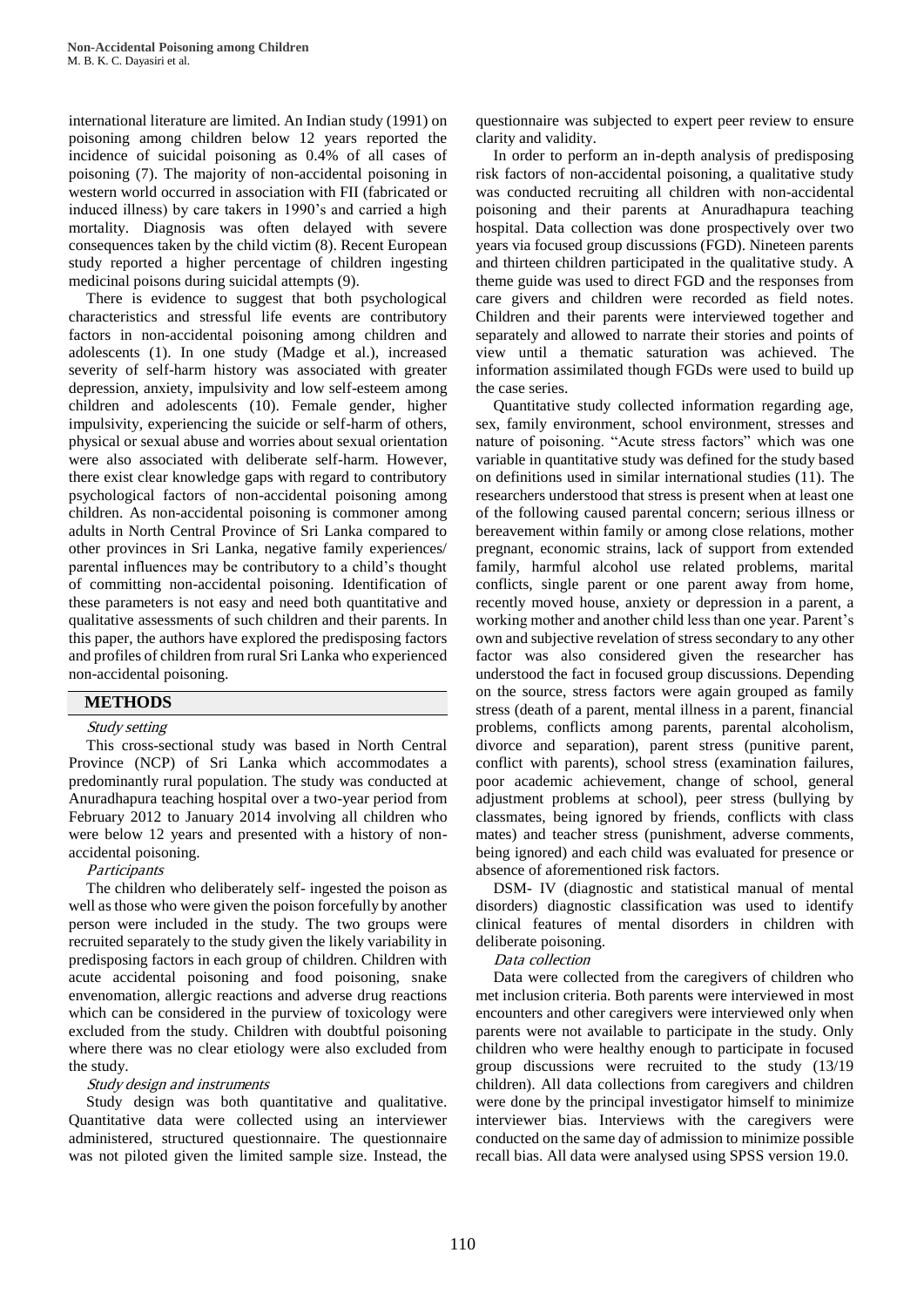### Data reliability and auditing

Data collections in all components of the current study were subjected to independent audit and close monitoring by South Asian Clinical Toxicology Research Collaboration (SACTRC) and the investigators of the study.

Ethical approval

Ethical clearance for the study was issued by ethical review committees, faculty of medicine, University of Kelaniya and Rajarata University of Sri Lanka. Written informed consent was obtained from parents or guardians of children participating.

## **RESULTS**

There had been nineteen incidents of non-accidental poisoning out of 383 cases with acute paediatric poisoning (19/383, 4.9% of total poisoning events) during the two-year study period. Table 1 describes the nature of intentional poisoning in children.

#### **Table 1. Nature of intentional poisoning among children**

| Nature of poisoning              | Number<br>$(n=19)$ | Percentage |
|----------------------------------|--------------------|------------|
| Intentional self-poisoning       | 14                 | 73.6       |
| Forcefully given by a care giver |                    | 21.0       |
| Forcefully given by a colleague  |                    | 5.3        |

*Children with non-accidental self-poisoning*

### **Table 2. Profile of intentional poisoning cases**

The majority of children were male  $-8/14$  (57.1%) and all children who committed non-accidental self-poisoning were at least eight years of age. Eight (57.1%) fathers either had received only primary education or no schooling at all. Six (42.9 %) mothers had received only primary education. 21.4% of parents belonged to farming community.

Children mostly ingested pesticides (9/14- 64.3%) followed by plant poisons (3/14- 21.4 per cent), and medicinal poisons (2, 14.2%). Notably, no child was reported to have ingested household chemicals including kerosene oil or miscellaneous substances intentionally. The commonest poisoning substances were organophosphate pesticides (6, 42.9%) and oleander (2, 14.3%). Seven (50 per cent) children also had a delayed presentation (delay of more than two hours from the time of poisoning event). All (100%) children were transferred to TH Anuradhapura from regional hospitals in NCP and there were no direct admissions. Four children (28.5 per cent) had morbidity secondary to aspiration pneumonia, respiratory arrest, and cardiac arrhythmias. Case fatality rate was 14.3% (2/14) and the reported deaths were secondary to self-ingestion of organophosphate pesticides and oleander.

"Acute stress factors" as defined in methodology, were present in 93% (13/14) of children who had intentional selfpoisoning. 57% of children (8/14) who had self-poisoning were having family related stresses. 21% (3/14) had peer related stresses while 14% (2/14) had sibling related stresses. Only one child (7%) was previously diagnosed with a psychiatric illness. However, three other children showed

|    | Age yrs.       | <b>Sex</b>   | Poison          | Perpetrator              | Background as revealed in FGD                                         |
|----|----------------|--------------|-----------------|--------------------------|-----------------------------------------------------------------------|
| 1  | 12             | M            | Fungicide       | -                        | Verbal abuse by parents                                               |
| 2  | 10             | M            | Detergent       | A peer                   | Ragging                                                               |
| 3  | 8              | F            | Herbicide       | $\overline{\phantom{a}}$ | <b>Emotional disturbance</b>                                          |
| 4  | 11             | F            | Organophosphate |                          | <b>Emotional disturbance</b>                                          |
| 5  | 2              | M            | <b>Beer</b>     | Father                   | Parental substance abuse                                              |
| 6  | 11             | M            | Nifedipine      | $\overline{\phantom{a}}$ | Diagnosed child with Schizophrenia                                    |
| 7  | 11             | $\mathbf{F}$ | Oleander        | -                        | Verbal abuse by father                                                |
| 8  | 10             | M            | Tramadol        | $\overline{\phantom{0}}$ | Stress related to academic achievements and verbal abuse<br>by mother |
| 9  | 8              | M            | Oleander        |                          | Poor family relationships                                             |
| 10 | 11             | M            | Oleander        | $\overline{\phantom{a}}$ | Bullied by peers                                                      |
| 11 | 11             | M            | Pesticides      | $\overline{\phantom{a}}$ | Poor family relationships                                             |
| 12 | 12             | F            | Organophosphate | $\overline{\phantom{0}}$ | Verbal abuse by step-father                                           |
| 13 | 11             | F            | Organophosphate | $\overline{\phantom{a}}$ | Verbal abuse by parents                                               |
| 14 | 3              | M            | Glyosphosphate  | Father                   | Poor family relationships                                             |
| 15 | 12             | M            | Pyrinex         | $\overline{\phantom{a}}$ | Verbal abuse by parents                                               |
| 16 | 12             | F            | Organophosphate | $\overline{\phantom{a}}$ | Poor family relationships                                             |
| 17 | $\overline{4}$ | M            | Carbamate       | Mother                   | Poor family relationships                                             |
| 18 | 11             | M            | Organophosphate | $\overline{\phantom{a}}$ | Separation from mother                                                |
| 19 | $\overline{4}$ | M            | Oleander        | Father                   | Parental substance abuse                                              |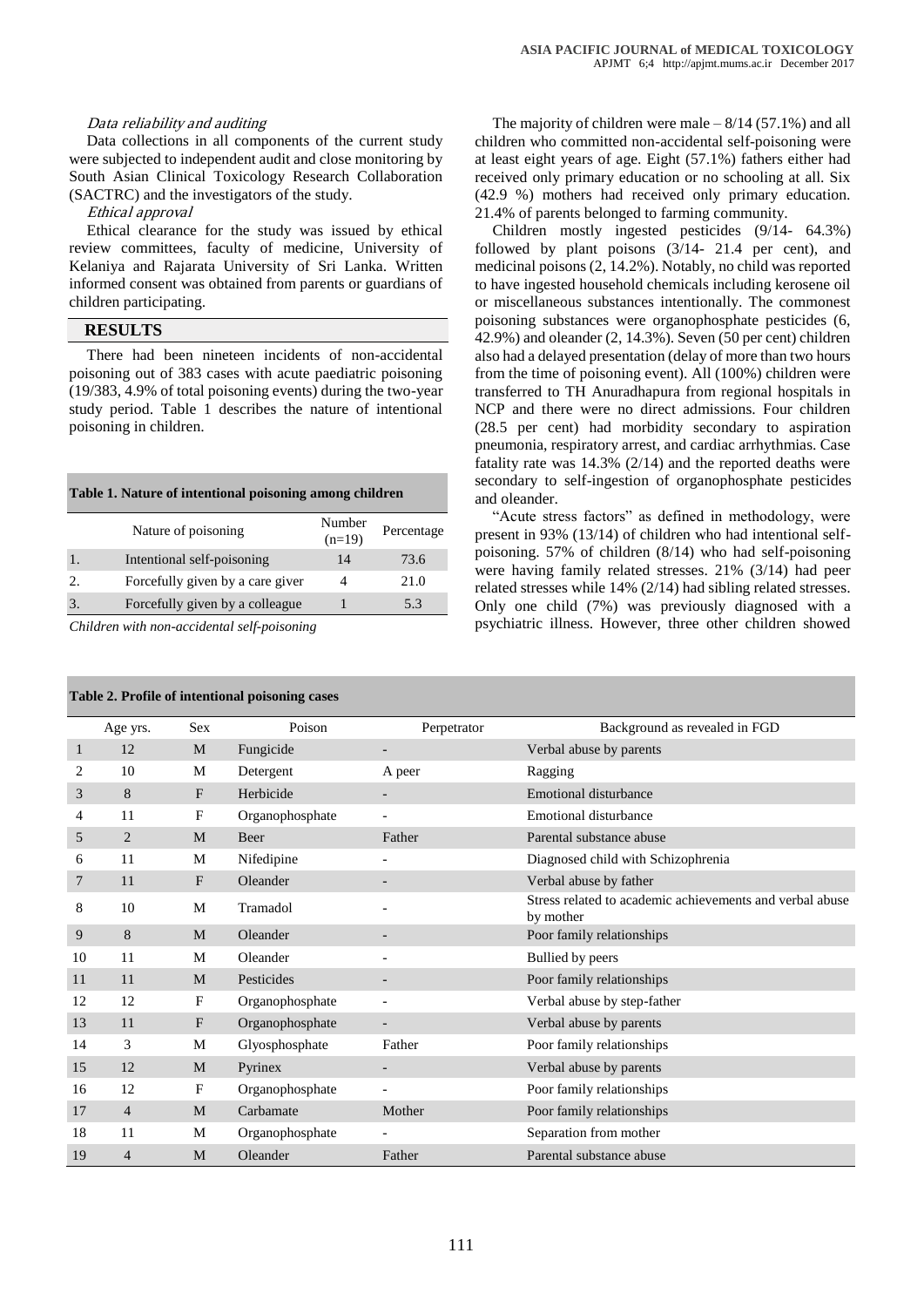clinical features of psychiatric illnesses such as with a psychiatric illness. However, three other children showed clinical features of psychiatric illnesses such as depressive disorder and attention deficit hyperactivity disorder in compliance with DSM-IV diagnostic classification. All parents (100%) of those children with non-accidental selfpoisoning based on their subjective understanding admitted that their child had acute psychological distress immediately prior to the poisoning event. 86% (12/14) had impulsive behaviour according to their parents. Table 2 elucidates contributory psycho-social backgrounds of children with intentional poisoning along with their demographic information and poisoning agents.

It was revealed through FGDs that parental substance abuse, peer-related stresses, financial problems in the family and parental disharmony played a major role in intentional poisoning of children. Parents of children with non-accidental self-poisoning were less educated and practiced poor parenting styles in higher percentages.

The qualitative study further revealed that most children demonstrated the self-injurious behaviour as a way of communicating a cry of pain or a cry of help. All children were having acute psychological distress at the time of the poisoning event. Verbal abuse by one of the parents had been the immediate preceding event in three cases of deliberate self-poisoning by children. One child was diagnosed with schizophrenia and was on treatment at the time of intoxication. The researcher observed one child ingesting the poison soon after his mother leaving to Middle-East as a housemaid and another child ingesting the poison after getting to know that his parents are heading for a divorce. Two children ingested the poison following a quarrel with the best friend and after being bullied by a colleague of the same age. In one child, the immediate preceding event was not revealed by the qualitative assessment and the child had clinical features meeting the diagnostic criteria of depressive disorder.

On the contrary, conflicts with teachers, major examination failures and death of parents were less contributory to intentional poisoning in this population.

Children with non-accidental poisoning by another person Five children were recruited over two-year study period. The mean age was 4.6 years (ranging  $2 - 10$  years). All five children were male. Poisoning agents used by the perpetrator were pesticides (2, 40%), household poisons (2, 40%) and plant poisons (1, 20%). The perpetrator had been father in 60% (3 cases), mother in 20% (1 case) and a colleague of the same age in 20% (1 case) of poisoning events.

Three (60%) fathers either had received only primary education or no schooling at all. Two (40%) mothers had received only primary education. 80% (4/5) of parents belonged to farming community. Three (60%) of children also had a delayed presentation (delay of more than two hours from the time of poisoning event). Four (80%) children were transferred to TH Anuradhapura from regional hospitals in NCP and direct admissions constituted only one child. One child (20%) had morbidity secondary to aspiration pneumonia. Case fatality rate was 0%. None of the children had clinical features meeting diagnostic criteria of a

psychiatric illness.

The qualitative evaluation of children and their parents/ guardians revealed that substance abuse in father and marital disharmony are the key factors that lead to the poisoning event in their children. In the case where the child was given the poison by his mother, the mother herself self-ingested a lethal dose of the same poison being unable to tolerate the abusive treatment by her partner who was a drug addict and a problem drinker. In the case where the child was given beer forcefully by his father, the father himself was intoxicated at the time of non-accidental poisoning and the father had been a problem drinker. In the event where the child was poisoned with glyosphosphate, the father had attempted to commit suicide by hanging three months earlier and the main reason had been unsatisfactory marital relationship. In the event where the father poisoned his child with oleander, the child's mother and grandmother were also poisoned. Oleander was added to curry without the action having been noticed. The perpetrator had never schooled and was a drug addict and a problem drinker. In case where the child was given the poison by a colleague of the same age, the child had been healthy and without any disrupted family relationships. The information regarding the colleague was not available.

## **DISCUSSION**

In this study, we observed that majority of children who intentionally self-ingested the poison belonged to 10- 12 years age category. This may be explained by the increase in risk taking behaviour displayed by adolescents as reported by other studies (12).

Previous Sri Lankan studies have reported pesticides and oleander as the commonest substances used for intentional adult poisoning (4). The current study observed similar findings with pesticides and plants together accounting for 79% of non-accidental self-poisoning events and organophosphates and oleander being the commonest substances used in children aged less than 12 years. Mortality rate was 47 fold higher among children with non-accidental self- poisoning (14.3%) compared to unintentional poisoning (0.3%) in the same study setting (13).

Non-accidental self-poisoning in children below 12 years is reported to be very rare (14, 15). Children who commit non-accidental self-poisoning are shown to have more delinquency, school problems, previous self-poisoning, running away, and previous negative experiences of "Care" (16). Their families showed more evidence of marital failure, previous psychiatric disorder, self-poisoning, and delinquency, than were present in control families(16). In the current study, children who become victims of non-accidental poisoning by another person often did not have acute psychological distress and sharply contrasted with children who committed intentional self-poisoning. However, major disruptions in family and marital relationships were similarly observed among children who were poisoned by their own caregivers.

The impact of parental substance abuse on non-accidental injuries is potentially significant (17). Harmful use of alcohol leads to domestic conflicts, marital disharmony, economic stresses, parental psychological stresses, social stigma, and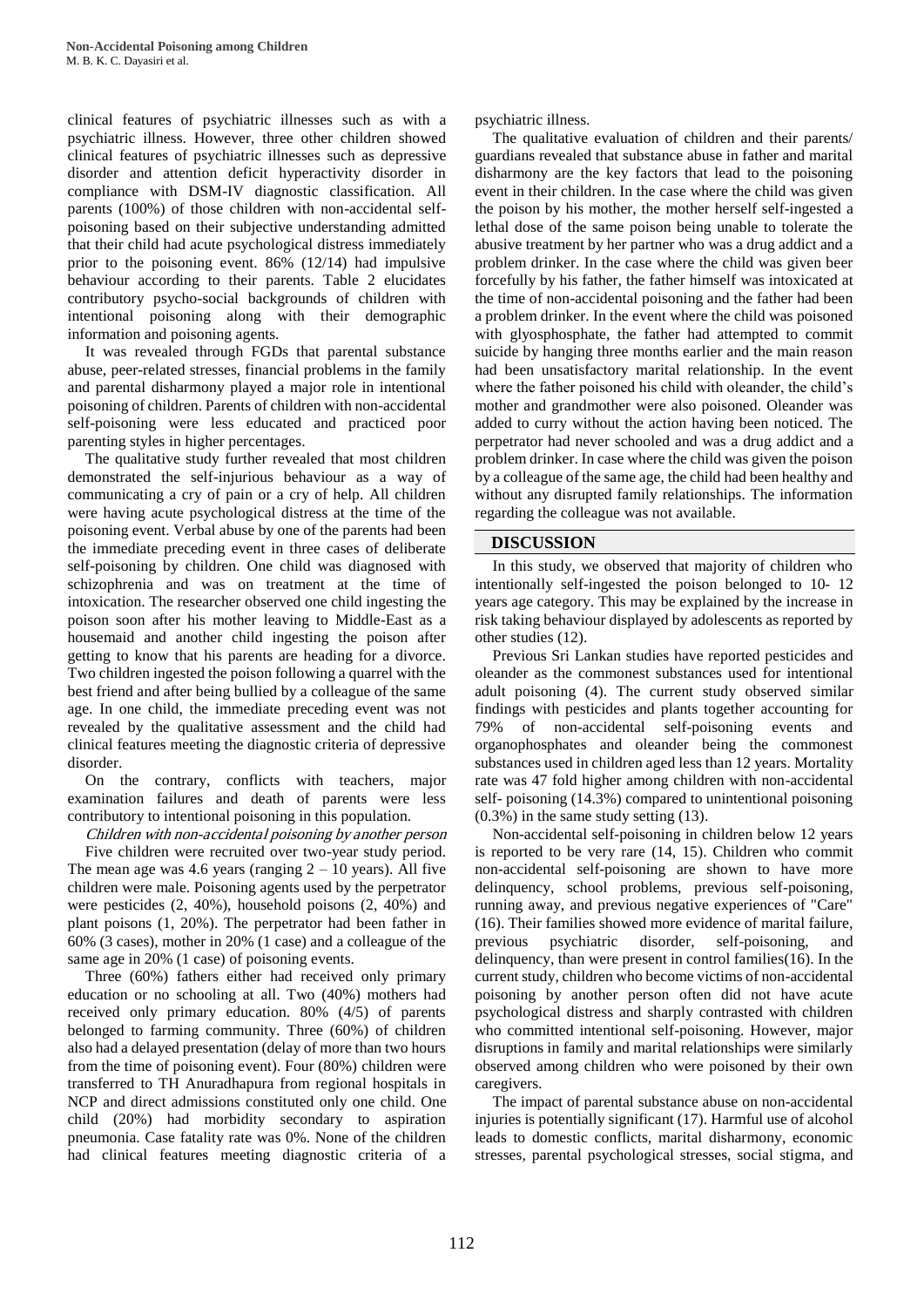neglect of children (17). All these factors lead to poor parentchild relationships and make the child vulnerable to intentional harm (18). The current study observed that parental substance abuse can lead to non-accidental poisoning of children by their parents. The same risk factor can also indirectly predispose to non-accidental selfpoisoning in children less than 12 years since one of the major causes for poor family relationships had been substance abuse in a parent. The study did not observe any child who was using alcohol by themselves.

The current study further observed that family disruptions had a major influence as compared to school, teacher or exam related stresses. With regard to stress factors in the family of children with non-accidental selfpoisoning, the study observed that conflict with parents, financial stresses, parental disharmony, and psychiatric illness in a parent were present in 8/14 (58%), 9/14 (64%), 5/14 (35%), and 1/14 (7%) respectively. The same risk factors were observed though in lesser proportions in South Asian studies (1). The variables evaluated under schoolrelated risk factors in current study included academic problems (4/14, 28%), examination failure (1/14, 7%), peer stress (6/14, 43%) and conflicts with teachers (2/14, 14%). These risk factors were more frequently observed in similar regional studies (1).

Unlike adolescents who are more vulnerable to attempted self-harm following break up of romantic relationships and puberty related risk taking behaviour, young children resort to committing self- harm when they feel the care takers are neglecting them (19, 20). They will communicate their cry of pain or cry of help by attempting self-poisoning. In addition, inconsistent parenting styles and verbal abuse of children as revealed in this study can have deleterious effects on child behaviour and can act as a risk factor for poisoning.

Poison related factors also operate differently in intentional poisoning. The investigators never observed either kerosene oil or a mosquito coil piece being ingested intentionally as it is well known to occur with unintentional poisoning (21). It was mostly an older child ingesting a pesticide or a plant seed with high toxic effects.

Risk factors for intentional poisoning were multitudinous in the current study. It is important that all child health care providers are well aware of these factors and every child with non-accidental poisoning needs to be taken very seriously. All children, especially those with non-accidental selfpoisoning, need to be directed for formal psychiatric evaluation and the whole family may need continuous support and guidance from the community paediatrician over a long time.

The current study evaluated only the children who were hospitalised and it is a limiting factor of this study. The predisposing factors for non-accidental poisoning as revealed in this study, may be prevailing in many rural communities in Sri Lanka and the study may have revealed only the "the tip of the iceberg" phenomenon. The authors, in this background, propose community based studies for better revelation of risk factors for non-accidental poisoning in the paediatric age group.

## **CONCLUSION**

Non-accidental poisoning in paediatric age could be either non-accidental self-poisoning or non-accidental poisoning by another person. Children with non-accidental self-poisoning often have acute psychological distress and an immediate preceding event which results in the poisoning event. Verbal abuse by parents, poor family relationships, psychiatric disorders in children and emotional disturbances are often predisposing the poisoning event. When the perpetrator was one of the parents, those families had major disruptions in family relationships.

## **ACKNOWLEDGEMENTS**

The authors of this study acknowledge Dr. Thilini Hemachandra and Dr. Chamila Dissanayaka of Anuradhapura Teaching Hospital, Sri Lanka for providing support in insertion of data into statistical databases

**Conflict of Interest:** None to be declared. **Funding and suport:** None.

## **REFERENCES**

- 1. Krishnakumar P, Geeta MG, Gopalan AV. Deliberate Self-Poisoning in Children. Indian J Paediatrics 2005;42: 582-6.
- McClure GMG. Suicide in children and adolescents in England and Wales 1970-1998. Br J Psychiatry 2001;178: 469-74.
- 3. Goldcare M, Hawton K. Repetition of self-poisoning and subsequent death in adolescents who take overdoses. Br J Psychiatry 1985;146: 395-8.
- 4. Ariyananda PL. Trends in acute poisoning due to deliberate self-harm in the Southern Province of Sri Lanka. Seri lanka; Proceedings of the 68th Annual Academic Sessions of the Galle Medical Association 10th - 12th September, 2009: 2009.
- 5. ; Ministry of Health. Annual Health Bulletin. Sri Lanka; Ministry of Health: 2006.
- 6. Balasooriya NN, Kularathne MG. Trends of risk factors of completed suicide by gender and age. J Public Health Epidemiol 2016;8:115-20.
- 7. Buch NA, Ahmed K, Sethi AS. Poisoning in children. Indian Pediatr 1991;28:521-4.
- 8. Davis P. Deliberate poisoning in the context of Induced Illness in children. Paediatric Child Health 2013;23:385-90.
- 9. [Zakharov S1](http://www.ncbi.nlm.nih.gov/pubmed/?term=Zakharov%20S%5BAuthor%5D&cauthor=true&cauthor_uid=23810383), [Navratil T,](http://www.ncbi.nlm.nih.gov/pubmed/?term=Navratil%20T%5BAuthor%5D&cauthor=true&cauthor_uid=23810383) [Pelclova D.](http://www.ncbi.nlm.nih.gov/pubmed/?term=Pelclova%20D%5BAuthor%5D&cauthor=true&cauthor_uid=23810383) Suicide attempts by deliberate self-poisoning in children and adolescents. [Psychiatry Res](http://www.ncbi.nlm.nih.gov/pubmed/23810383). 2013;210:302-7.
- 10. Madge N, Hawton K, McMahon EM, Corcoran P, De Leo D, de Wilde EJ, et al. [Psychological characteristics, stressful life](http://www.ncbi.nlm.nih.gov/pubmed/21847620)  [events and deliberate self-harm: findings from the Child &](http://www.ncbi.nlm.nih.gov/pubmed/21847620)  [Adolescent Self-harm in Europe \(CASE\) Study.](http://www.ncbi.nlm.nih.gov/pubmed/21847620) Eur Child Adolesc Psychiatry 2011;20:499-508.
- 11. Scherz RG. Prevention of childhood poisoning: a community project. Pediatr Clin North Am 1970;17:713-27.
- 12. Fan A, Che A, Pan B, Yang C, Coulter C, Shieffelbien L, Temple W, Braund R. Investigating Childhood and Adolescence Poisoning Exposures in New Zealand Reported to the National Poisons Centre during 2000-2009. Asia Pac J Med Toxicol 2013;2:52-7.
- 13. Dayasiri MBKC, Jayamanne SF, Jayasighe YC. Trends in acute poisoning of the paediatric age group in North Central province of Sri Lanka. Sri Lanka; Proceedings of the fourteenth annual academic sessions of Faculty of Graduate studies, University of Kelaniya: 2013.